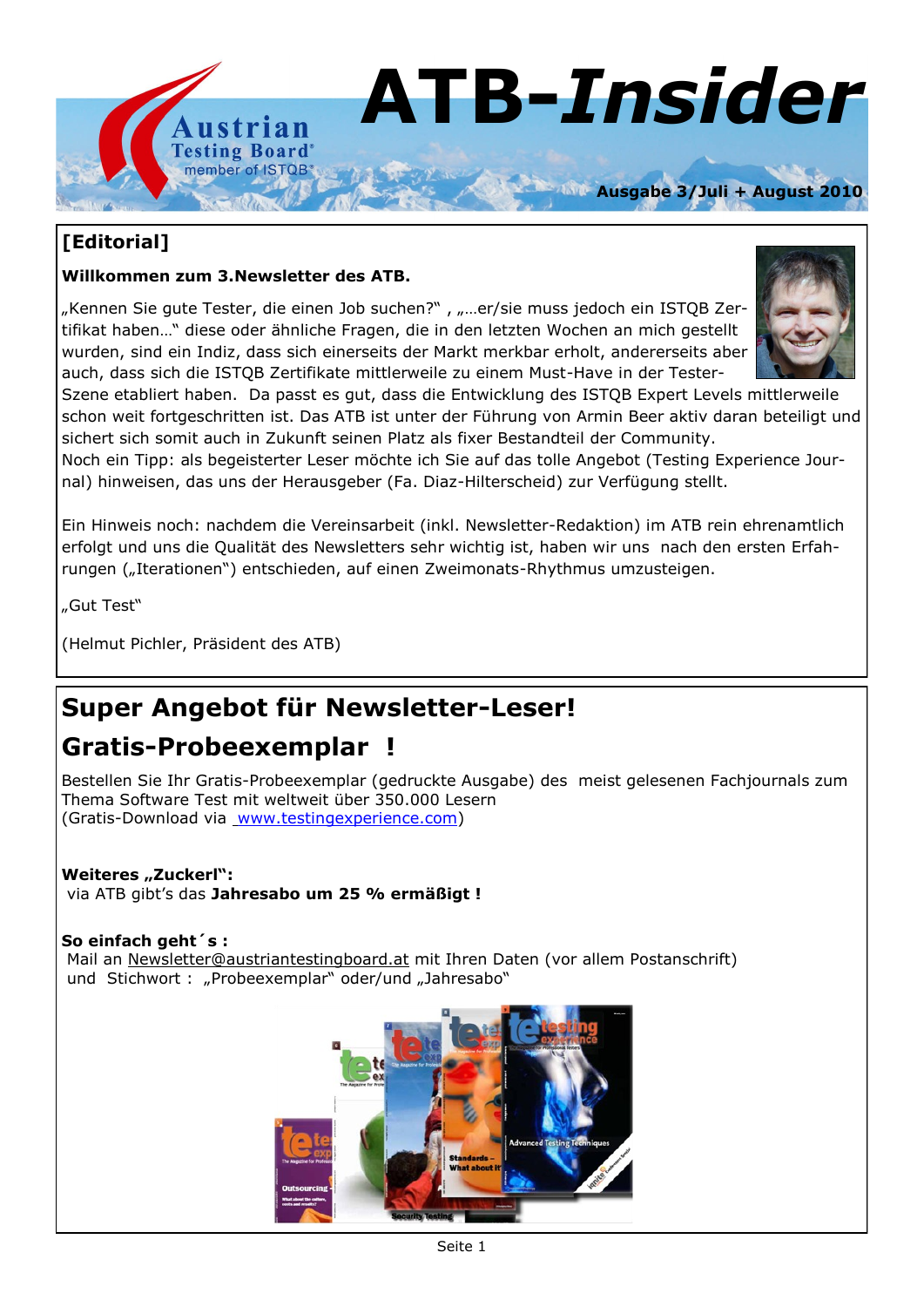## **[Gold Partner]**



## **ANECON Software Test**

Die Mitarbeiter im Bereich Softwaretest der ANECON Software Design und Beratung unterstützen Kunden unter anderem aus den Branchen Telekommunikation, Finanzdienstleister, Glücksspiel und Öffentlicher Dienst mit ihrem (zertifizierten) Top-Know-how von der Beratung bis zur eigenverantwortlichen Übernahme und Durchführung von Aufgaben & Projekten zu den folgenden Fachthemen:



- Testdesign
- Testautomatisierung
- (Test)Prozess Analyse & Verbesserung
- Testcenter Aufbau & Betrieb
- (Test) Tool Auswahl / Proof of Concept
- Metriken
- Requirements Engineering
- Besuchen Sie uns unter [www.anecon.com](http://www.anecon.com) ISTQB® Trainings (deutsch/englisch)



## **Seminare zum agilen Testen**

Software Quality Lab ist das führende herstellerunabhängige Unternehmen im Bereich Software-Prozesse und SW-Qualitätssicherung und Marktführer bei Tester-Seminaren in Österreich.

Software Quality Lab ergänzt sein umfangreiches Seminarprogramm ab Herbst um **2 Seminare** für das **Testen im Rahmen agiler Vorgehensweisen**:

- Testen & Entwicklung in agilen Teams (2 Tage)
- Testautomatisierung & Continuous Integration mit Scrum (2 Tage)

Beide Seminare werden sowohl als öffentliche Kurse als auch Inhouse angeboten.

Weitere Infos und Seminar-Termine finden Sie unter [www.software-quality-lab.at](http://www.software-quality-lab.at) .

#### **Die Anmeldung zu den Software Quality Days 2011 ist ab sofort möglich!**

Sichern Sie sich den Frühbucherrabatt und registrieren Sie sich gleich online unter: [www.software-quality-days.at](http://www.software-quality-days.at)

(Johannes Bergsmann)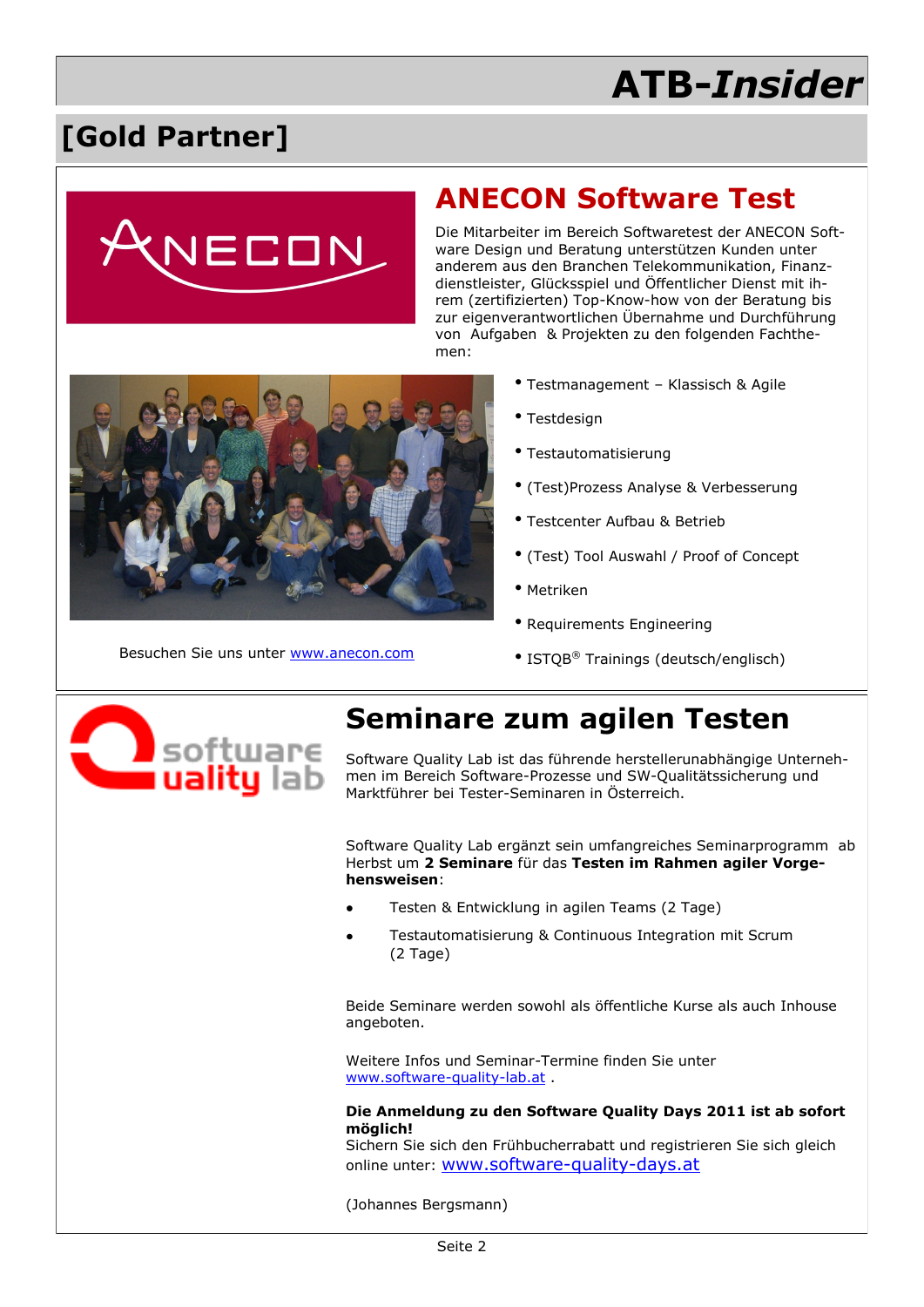## [**Gold Partner**]

### **Kurstermine der Gold-Partner bis Dezember 2010**

|  | <b>ISTQB Certified Tester Foundation Level</b><br>19.-22.7.2010 Wien, Anmeldung                           |
|--|-----------------------------------------------------------------------------------------------------------|
|  | Veranstaltet durch Software Quality Lab mit dem Trainingsprovider imbus                                   |
|  | <b>ISTQB Certified Tester Foundation Level</b>                                                            |
|  | 06.-09.9.2010 Wien, Anmeldung                                                                             |
|  | <b>ANECON</b>                                                                                             |
|  | <b>ISTQB Certified Tester Test Manager</b>                                                                |
|  | 15.-22.9.2010 Wien, Anmeldung                                                                             |
|  | Veranstaltet durch Software Quality Lab mit dem Trainingsprovider imbus                                   |
|  | <b>ISTQB Certified Tester Foundation Level</b>                                                            |
|  | 20.-23.9.2010 Linz & Graz, Anmeldung                                                                      |
|  | Veranstaltet durch Software Quality Lab mit dem Trainingsprovider imbus                                   |
|  | <b>ISTQB Certified Tester Advanced Level Technical Test Analyst</b>                                       |
|  | 20.-24.9.2010 Wien, Anmeldung                                                                             |
|  | ANECON mit dem Trainingsprovider Diaz Hilterscheid                                                        |
|  | <b>ISTQB Certified Tester Advanced Level Test Manager</b>                                                 |
|  | 06.-12.10.2010 Wien, Anmeldung                                                                            |
|  | <b>ANECON</b>                                                                                             |
|  | <b>ISTQB Certified Tester Test Analyst</b>                                                                |
|  | 06.-12.10.2010 Wien, Anmeldung<br>Veranstaltet durch Software Quality Lab mit dem Trainingsprovider imbus |
|  | <b>ISTQB Certified Tester Foundation Level</b>                                                            |
|  | 18.-21.10.2010 Wien, Anmeldung                                                                            |
|  | Veranstaltet durch Software Quality Lab mit dem Trainingsprovider imbus                                   |
|  | <b>ISTQB Certified Tester Advanced Level Test Analyst</b>                                                 |
|  | 10.-16.11.2010 Wien, Anmeldung                                                                            |
|  | <b>ANECON</b>                                                                                             |
|  | Certified Professional for Requirements Engineering - Vorbereitungs-Seminar                               |
|  | 16.-18.11.2010 Wien, Anmeldung                                                                            |
|  | Veranstaltet durch Software Quality Lab                                                                   |
|  | <b>ISTQB Certified Tester Foundation Level (englisch)</b>                                                 |
|  | 29.11-02.12.2010 Wien, Anmeldung                                                                          |
|  | <b>ANECON</b>                                                                                             |
|  |                                                                                                           |

**ISTQB Certified Tester Test Manager** 29.11.-07.12.2010 Wien, [Anmeldung](http://www.software-quality-lab.at/swql/seminare-events/veranstaltungs-ansichten/veranstaltung-details.html?tx_seminars_pi1%5BshowUid%5D=92) Veranstaltet durch Software Quality Lab mit dem Trainingsprovider imbus

## [**Silber Partner**]



### **Hier könnte Ihre Information stehen!**

Werden Sie **Gold-Partner des ATB** und informieren Sie die Testcommunity an dieser Stelle über Ihre Aktivitäten und Termine, oder werden Sie **Silber-Partner** und platzieren Sie Ihr Logo. Kontaktieren Sie das ATB, wenn Sie nähere Informationen dazu haben wollen, oder eine Partnerschaft eingehen wollen.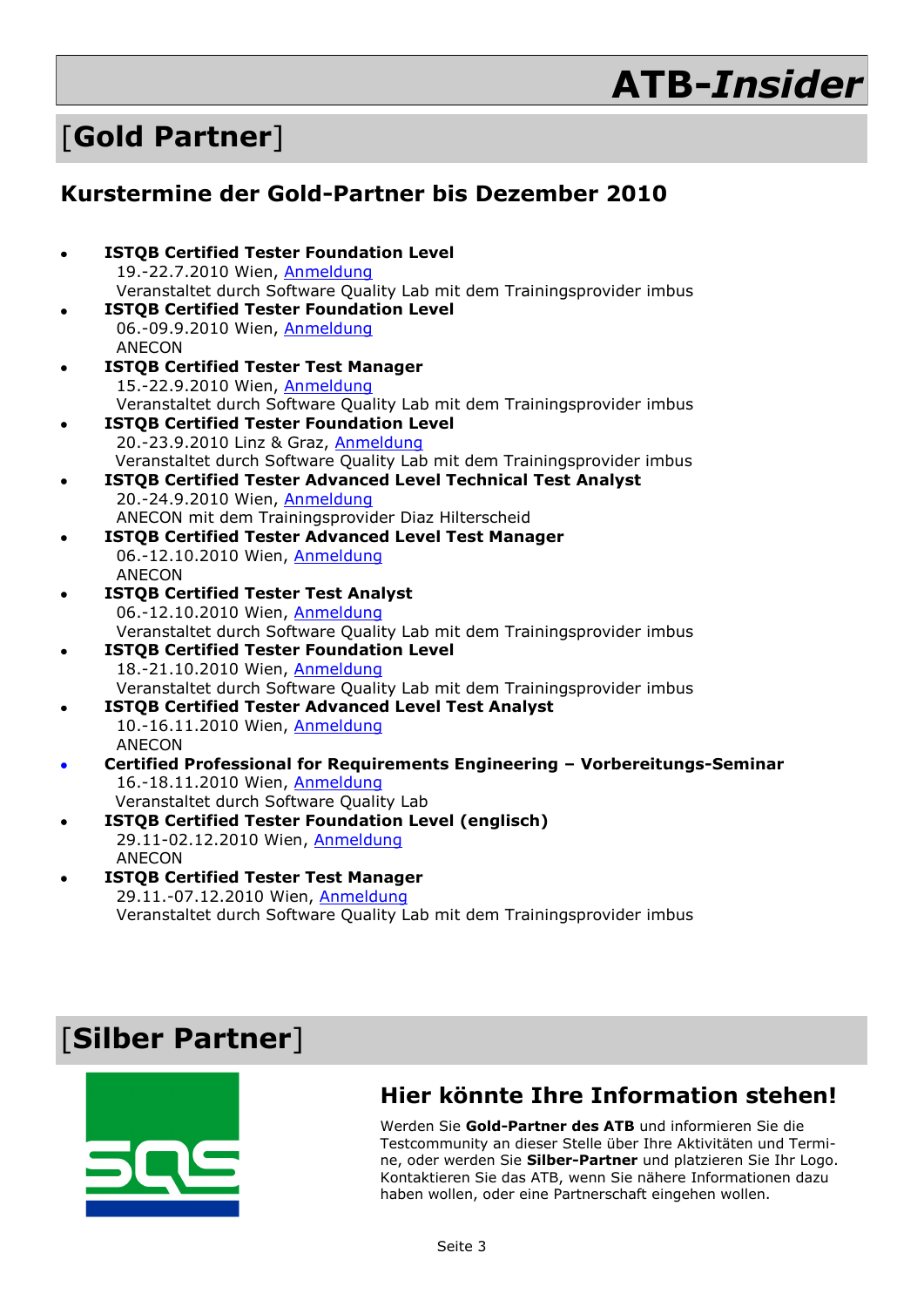### **Report from the 32nd Annual IEEE International Computer Software and Applications Conference (COMPSAC)**

### **Turku / Finland, July 28 - Aug 1, 2008**

Since 1977, the **COMPSAC** has been one of the leading software conferences in the world. Its program includes keynote addresses, research papers, industrial case studies, panel discussions, and a number of workshops on emerging important topics.

The quality of the presentations at COMPSAC is generally very high. This year, from the 236 paper submissions only 46 were accepted. The majority of the ca. 450 participants came from China, India and the US.

Rajesh Subramanyan from Siemens Corporate Research in Princeton organized a **panel discussion** about "Software Testing for Large Globally Distributed Projects" in which a group of test experts debated the topic with the audience. One of the panelists was Peter Zimmerer from Siemens CT in Munich, who is a wellknown speaker at international conferences.

The cooperation between Siemens Princeton, Munich, and Vienna worked very well and led to an interesting panel session that lasted half an hour longer than originally planned. Each panelist presented his vision of possible improvements for testing in distributed projects. I focused on the importance of a common understanding in global test teams that can be reached by 1) standardization of testing terms (ISTQB Certified Tester) and

2) test automation using formal test models. The audience asked questions e.g. about the role of test manager, the importance of component tests, and the integration of the test process in the overall development process.

From the huge number of **presentations**, I would like to point out the following:

Arnaud Gotlieb and Matthieu Petit (INRIA, France): *"Constraint Reasoning in Path-Oriented Random Testing".* I first met Arnaud Gotlieb at the ICST in Lillehammer where we discussed new methods of test generation. This time, he presented an interesting approach for constraint solving. The basic idea is a divide-and-conquer approach in which the space of possible solutions is continuously reduced until actual solutions are found.

- Russell Taylor (John Hopkins University): *"Medical Robotics and Computer-Integrated Surgery"*. In an interesting keynote Russell Taylor presented various movies depicting the huge importance of software in modern medicine. The very detailed images of e.g. trans-rectal surgery had a lasting impression on the audience and even motivated some people to leave the room or skip lunch.
- Ian Bayley and Hong Zhu (Oxford Brookes University, UK): *"Specifying Behavioural Features of Design Patterns in First Order Logic"*. One important disadvantage of UML is its lack of formality. Therefore it is hard to automatically extract information from a UML model e.g. for the purpose of test generation.

Ian Bayley presented a possibility to convert UML sequence diagrams into a formal model that can subsequently be processed automatically. However, this method is only applicable for UML diagrams that fulfill certain requirements.

Plenary Panel *"40 Years of Software Engineering, How Far have we Come?"*. Panelists: Brian Randell (University of Newcastle), Stephen Yau (Arizona State University), Jean-Claude Laprie (French National Organization for Scientific Research), Michael Fagan (Michael Fagan Associates, USA). Moderator: Fevzi Belli (University of Paderborn)

An illustrious group of famous software specialists presented their views of the past 40 years. Some like Brian Randell were rather pessimistic and argued that very little has been achieved in terms of software quality. Others like Michael Fagan had a more positive view and said that satisfactory software quality can be achieved by using appropriate methods (i.e. the ones invented by Michael Fagan).

Steve Counsell and Stephen Swift (Brunel University, UK): *"Refactoring Steps, Java Refactorings and Empirical Evidence"*. Refactoring is defined as a change made to software to improve its structure without changing the semantics of a program. Steve Counsell presented a study concerning the frequency of certain refactoring steps and the dependencies between them. For instance, changing the class hierarchy usually implies changes to the class methods - a fact that has to be taken into account when interpreting such statistics.

(Stefan Mohacsi)



*Panelists (from left to right): Di Cao (Schlumberger, Beijing), Rajesh Subramanyan (Siemens Corporate Research, Princeton), Sumit Popli (Tata, India), Stefan Mohacsi (Siemens PSE, Vienna), Peter Zimmerer (Siemens CT, Munich), audience members, on far* 

#### **Zur Person:**

Stefan Mohacsi ist Leiter des Test Support Center bei Siemens und langjähriges ATB-Mitglied.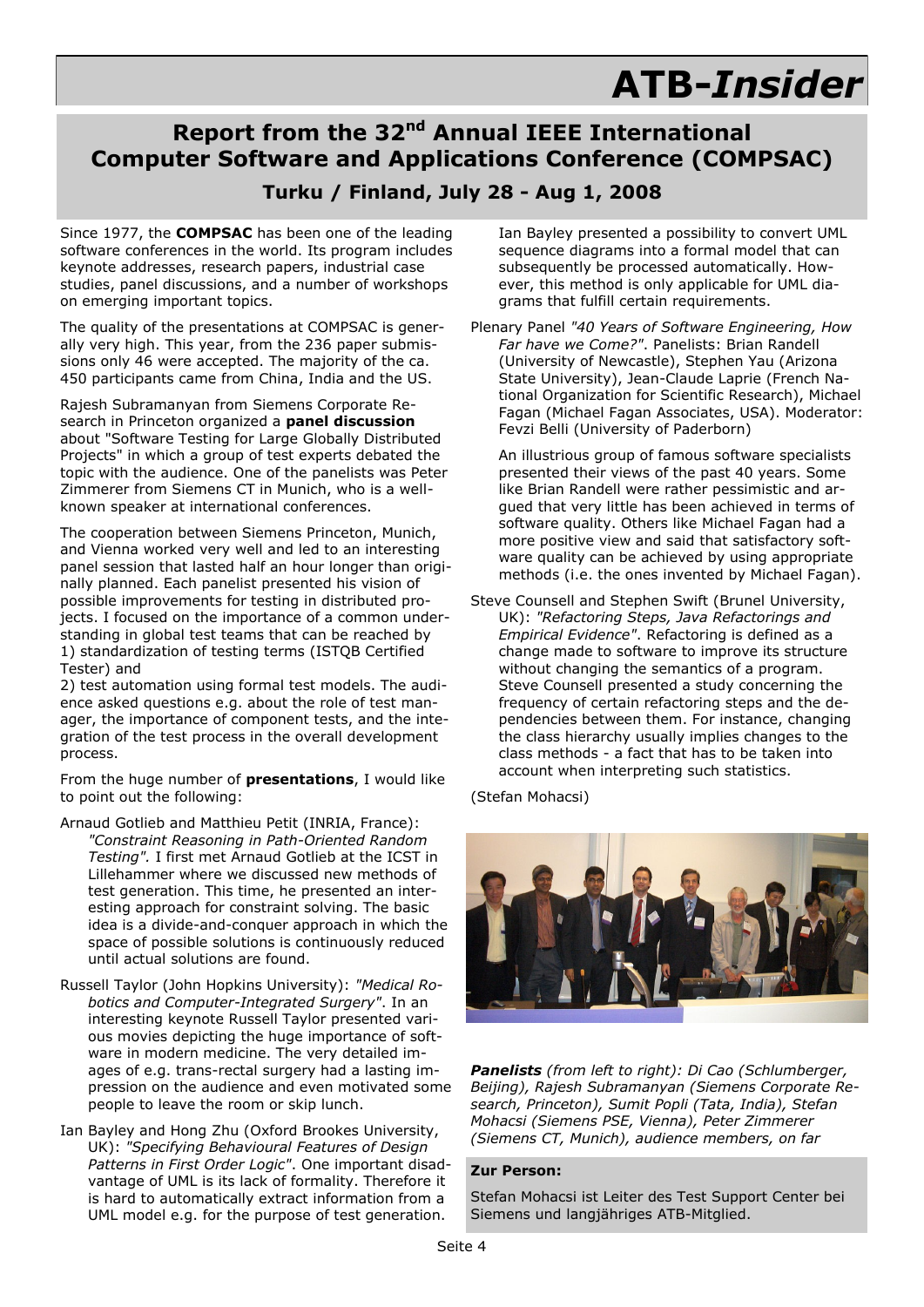# **[Die Belebung einer Wiener Tradition]**

**Nach 10 Jahren in der IT war es Zeit eine neue Herausforderung zu suchen. Gefunden wurde diese in der Schneckenzucht. Was treibt einen erfolgreichen Testmanager dazu den Schreibtisch mit den Gummistiefeln zu tauschen? Rudolf Grötz traf sich auf einen Kaffee mit Andreas Gugumuck und sprach über Weinbergschnecken und die Verbindung zur Fußball Weltmeisterschaft.**

**Insider:** *Andreas, du warst 10 Jahre in der IT im Bereich Qualitätssicherung und Softwaretest tätig. Jetzt hast du die IT an den Nagel gehängt Schriftführer und als Trainer möchte ich auch und züchtest Weinbergschnecken. Wie kam es dazu?*

**AG:** *Gute Frage. Ich bin zwar auf einem Bauernhof groß geworden, hatte aber niemals Ambitionen Landwirt zu werden. Vor 3 Jahren ist mir dann das Schneckenkochbuch von Wolfgang Sievers in die Hände gefallen. Darin wird berichtet, dass Wien eine lange Schneckentradition hat. Es gab sogar einen eigenen Schneckenmarkt hinter der St. Peterskirche. Nach viel Recherchearbeit und Referenzbesuchen in Frankreich und Italien habe ich beschlossen, Weinbergschnecken in Wien zu züchten.*

**Insider:** *Du bist Schriftführer im ATB. Scheinbar lässt dich das Thema Softwaretesten trotzdem nicht los! Was fasziniert dich so am Softwaretesten?*

**AG:** *Zum Softwaretest bin ich - wie so viele - durch Zufall gekommen. Als Wirtschaftsinformatiker war ich zum damaligen Zeitpunkt eigentlich ein Payment Spezialist. Bei der IBM wurde ich dann gleich als Tester ins Paysafecard-Projekt berufen. Diese Rolle passte hervorragend für mich. Ich konnte mich anschließend als Testconsultant und Testmanager in den unterschiedlichsten Branchen entfalten. Das Testen fand ich immer besonders spannend, da man am Ende eines solchen Test-Projekts das umfassendste Wissen von allen hatte. Man kannte fast alle Tücken* 



 $\boldsymbol{\prime\prime}$ 

*Wien galt bis zum Anfang des 20. Jahrhundert als Hochburg für Schneckenfreunde*

**"**

#### **ZUR PERSON:**

Andreas Gugumuck (36) ist seit 2006 Schriftführer des ATB. Seit 2007 betreibt er auf seinem Bauernhof eine **Schneckenzucht** ([www.wienerschnecke.at\)](http://www.wienerschnecke.at) 

*und konnte die meisten aufzeigen. Zuletzt war ich dann auch begeisterter ISTQB Trainer. Als ATBweiterhin für die Testgemeinschaft tätig sein.*

> **Insider:** *Zurück zu den Schnecken. Bekomme ich die lebend und muss sie dann erst wie einen Fisch auseinander nehmen?*

> **AG:** *Nein, so kompliziert ist das gar nicht. Die Schnecken werden von mir ausgenommen und 3 Stunden in Wurzel Weißweinsud fertig gekocht und danach in Gläschen zu je 18 Stück abgefüllt.*

> **Insider:** *Schneckenernte. Was kann sich die Leserin und der Leser darunter vorstellen?*

> **AG:** *Ernte gibt es bei mir im Frühjahr und im Herbst. Dann werden sie während mehrerer Wochen abgesammelt und verarbeitet.*

> **Insider:** *Wonach schmecken Schnecken?*

> **AG:** *Weinbergschnecken haben einen delikaten Geschmack und erinnern eher an Kalb mit einer schönen, erdig nussigen Note. Auch der gesundheitliche Faktor ist beachtlich - sehr viel hochwertiges Protein und Omega3 Fettsäuren.*

> **Insider:** *Du züchtest in biologischer Freilandhaltung ohne Pestizide und Pflanzenschutzmittel. Die Schnecken ernähren sich von angebauten Sonnenblumen, Mangold, Raps und vielen Kräutern wie Thymian und Fenchel.Qualität hat ihren Preis. Was kostet mich eine Schnecke?*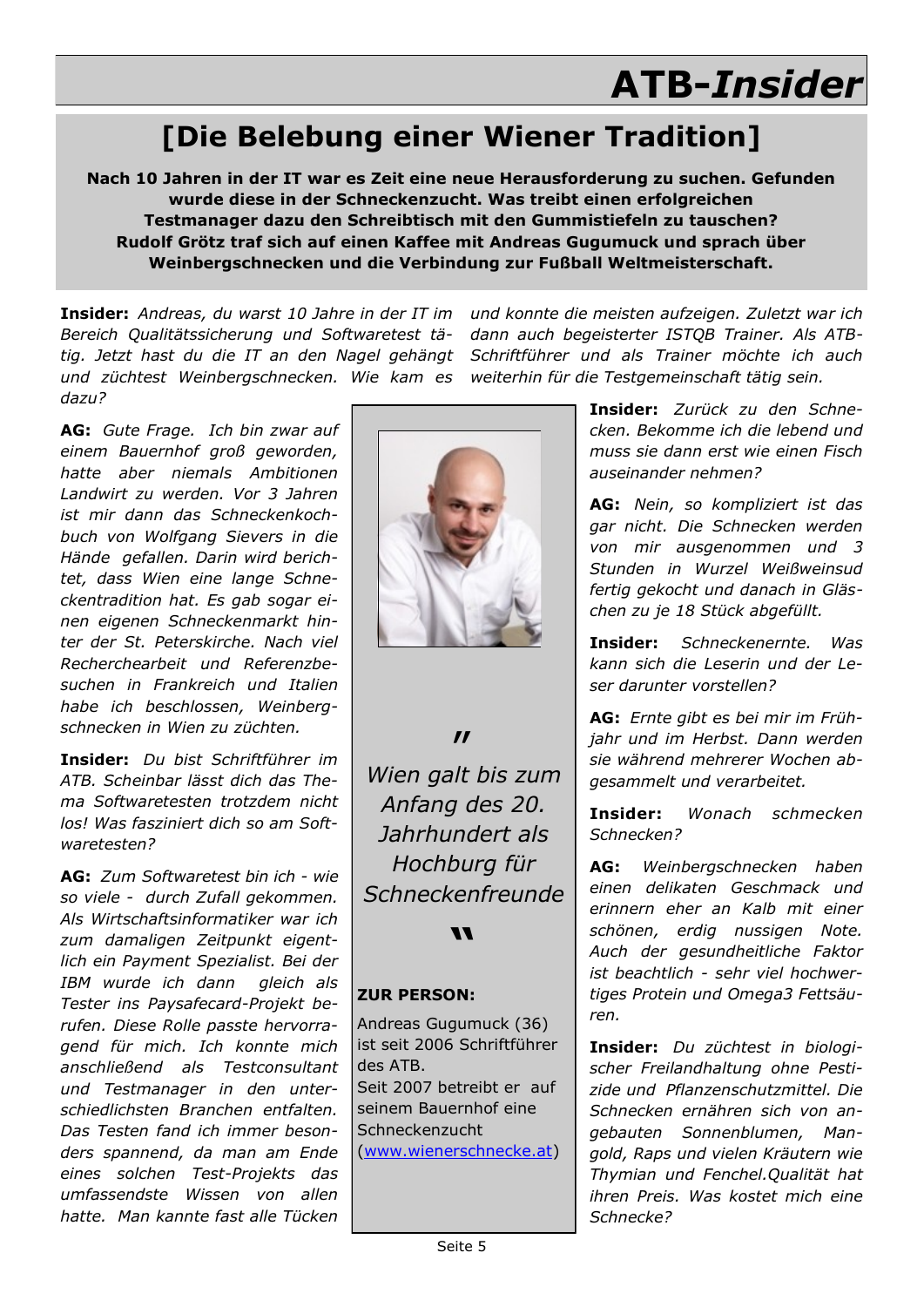#### **AG:** *50 Cent*

**Insider:** *Wie züchtet man Schnecken? Gibt's da auch so etwas wie einen Zuchtbullen?*

**AG:** *Für die Zucht ist ein kalkhaltiger Boden und viel Schattenplatz notwendig. Ein Wellblechzaun begrenzt das Gelände und schützt die Schnecken vor Eindringlingen wie Wühlmäusen, Maulwürfen oder Igel. In mehreren Parzellen werden dann die Schnecken gehalten, ca. 20 Stk pro m². Die Weinbergschnecke ist nach 2 Jahren geschlechtsreif und legt nach der Paarungszeit ca. 30 Eier.*

**Insider:** *Was bitte ist Schneckenkaviar?*

**AG:** *Das sind die Eier der Weinbergschnecken, die einen ausgezeichneten Geschmack haben. Sie haben sehr subtile Aromen und erinnern an frische Wiese und Kräuter. In der Hauben-Gastronomie ist er sehr begehrt.*

**Insider:** *Kann man die Farm auch mal besuchen?*

**AG:** *Selbstverständlich. Nach Voranmeldung mache ich gerne Führungen und Verkostungen auf unserer Weinbergschneckenfarm.*

**Insider:** *Du veranstaltest eine Schneck-WM. Was kann ich mir darunter vorstellen?*

**AG:** *Na ja, das ist ganz easy. Dabei spielen zwei Teams zu je drei Schnecken gegeneinander. Verlässt eine Schnecke das Spielfeld, so wird diese aus dem Spiel ausgeschlossen. Das Team, das den Ball am weitesten in Richtung gegnerisches Tor befördert, hat gewonnen. Das Spiel ist aus wenn ein Team keine Spieler mehr am Feld hat.*

#### **Insider:** *Wo findet deine WM statt?*

**AG:** *Die Spiele finden immer im Rahmen einer kulinarischen Veranstaltung statt. Die erste Runde war am 25.6 mit Brasilien gegen Portugal. Details dazu gibt's unter: www.wienerschnecke.at.* 

**Insider:** *Danke für das Gespräch.*

*(Rudolf Grötz)*



#### **[Nächste Ausgabe]**

**In der nächsten Ausgabe ist der ATB-Insider zu Gast bei DI. Joachim Niederreiter. Niederreiter leitet die Software Development-Abteilung bei SolveDirect Service Management GmbH und vermittelt seinen Standpunkt zu Scrum** 



**und agiler Softwareentwicklung.**



### **Hier könnte Ihr Inserat stehen!**

**Haben Sie ein interessantes Testtool?**

#### **Suchen Sie einen qualifizierten Tester für Ihr Team?**

Nutzen Sie die Möglichkeit, sich direkt an die Testcommunity zu wenden. Kontaktieren Sie das ATB, wenn Sie nähere Informationen zu den Konditionen für Inserate haben wollen.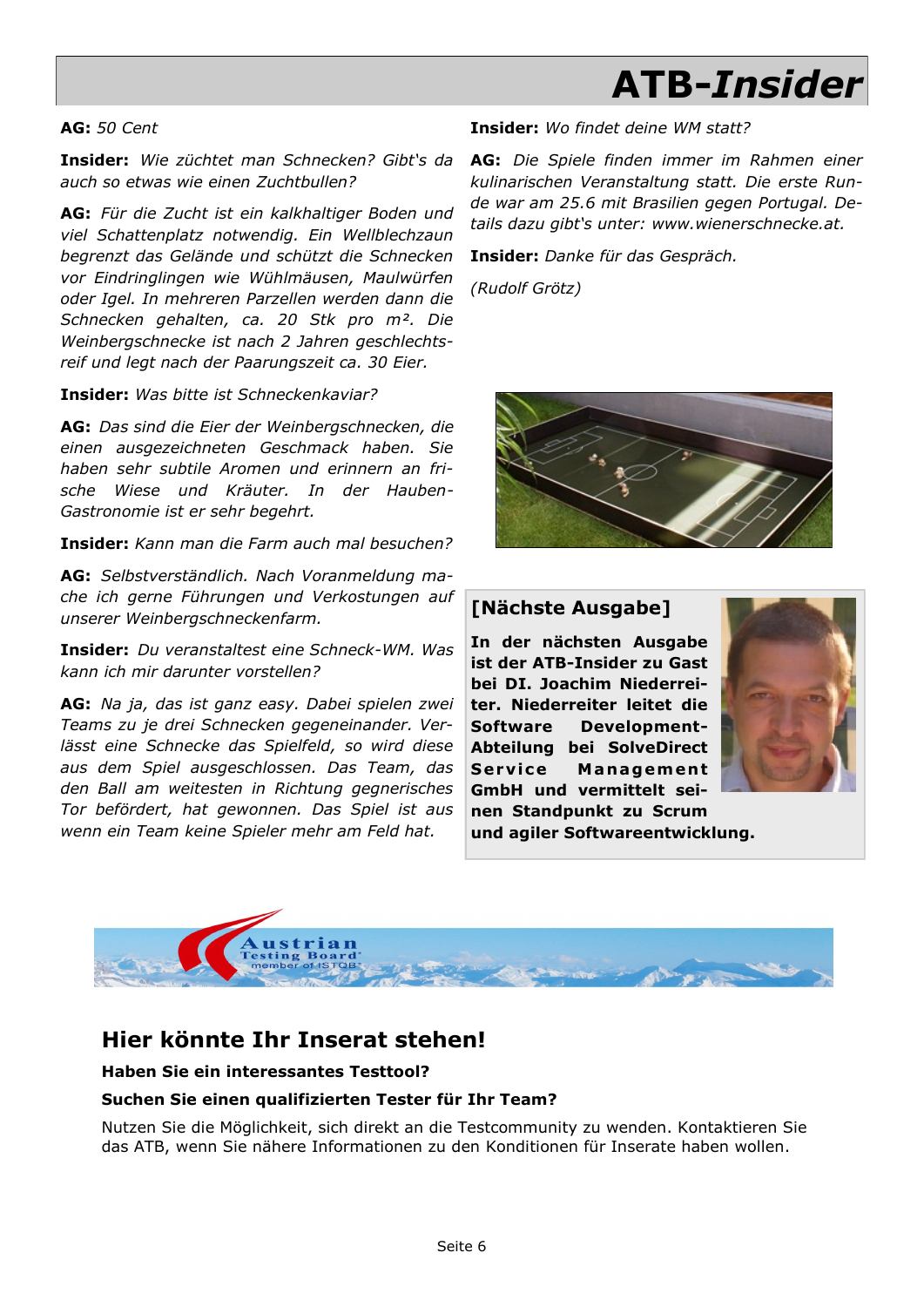$20-22$  September 2010 Dresden, Germany www.conquest-conference.org

**CONQUEST 10** 

13th international Conference<br>on Quality Engineering in Software Technology

# **Am Puls der Zeit und im Herzen Deutschlands**

**Seien Sie gespannt auf die CONQUEST 2010 Keynote Speaker Said Zahedani (Microsoft Deutschland), Dorothy Graham, Jutta Eckstein & Nicolai Josuttis und auf die Expertenrunde zum Thema "Was Sie schon immer über Testen & QS wissen wollten ... " moderiert durch Prof. Dr. Andreas Spillner & Prof. Dr. Karin Vosseberg.** 

Einige österreichische Firmen und ATB-Mitglieder werden auf der Konferenz sein. Seien auch Sie vom 20. bis 22. September 2010 in Dresden dabei!

An den schönen Ufern der Elbe wird die CONQUEST im International Congress Center des Maritim Hotel wieder hunderte Experten der Software Quality Community zusammenführen, um gemeinsam die wichtigsten Innovationen im Bereich Quality Engineering zu diskutieren und deren praktische Umsetzung voranzutreiben.

Ein kleiner Vorgeschmack aus dem Programm des Tutorial-Tages:

- Chris Rupp, SOPHIST  $\bullet$ FULL Day Tutorial: Certified Professional for Requirements Engineering – Sparring Day
- Graham Bath, T-Systems GEI  $\bullet$ Testprozessverbesserung mit TPI-Next
- Frank Beeh & Ralph Jocham, Zühlke Engineering, Germany Scrum management framework in real life project scenario
- Daniel Simon, E.ON Energy Trading SE Ganzheitliches Projekt-Engineering mit dem Quality Risk Management Framework
- Dr. Armin Metzger, Seppmed MBT: Model Based Testing

Das vollständige Konferenz-Programm mit deutschen und englischen Vorträgen wird in Kürze hier veröffentlicht: [www.conquest-conference.org](http://www.conquest-conference.org/)

Kontaktieren Sie das Konferenzteam unter: [info@conquest-conference.org](mailto:info@conquest.conference.orf)

(Silvia Huhse)

## **[Redakteurinnen und Redakteure ge-**

**ATB-***Insider*

**sucht]** Haben Sie einen außergewöhnlichen Bug gefunden?

Kennen Sie ein Tool, von dem die Testercommunity unbedingt wissen sollte?

Haben Sie ein Buch gelesen, das andere auch lesen sollten?

Ja? Dann schreiben Sie an den ATB-Insider. Wir suchen noch Redakteurinnen und Redakteure, die Spaß am Schreiben haben.

Einsendungen an:

[newsletter@austriantestingboard.at](mailto:newsletter@austriantestingboard.at)

# **[ATB Network Meeting]**

**Was wären Testerinnen und Tester ohne ein Netzwerk?**

Kontakt aufzunehmen. Am letzten Mittwoch jedes geraden Monats gibt es die Möglichkeit mit anderen Testerinnen und Testern

Rechtzeitige Anmeldung sichert einen der begehrten Plätze.

Infos unter <http://www.austriantestingboard.org/>

Anmeldung unter: [backoffice@austriantestingboard.at](mailto:backoffice@austriantestingboard.at)

Werden Sie auch Mitglied in der XING Gruppe Austrian Testing Board & Friends" ,

[https://www.xing.com/net/](https://www.xing.com/net/pria946f6x/atb/) [pria946f6x/atb/](https://www.xing.com/net/pria946f6x/atb/)

(Karl Kemminger)